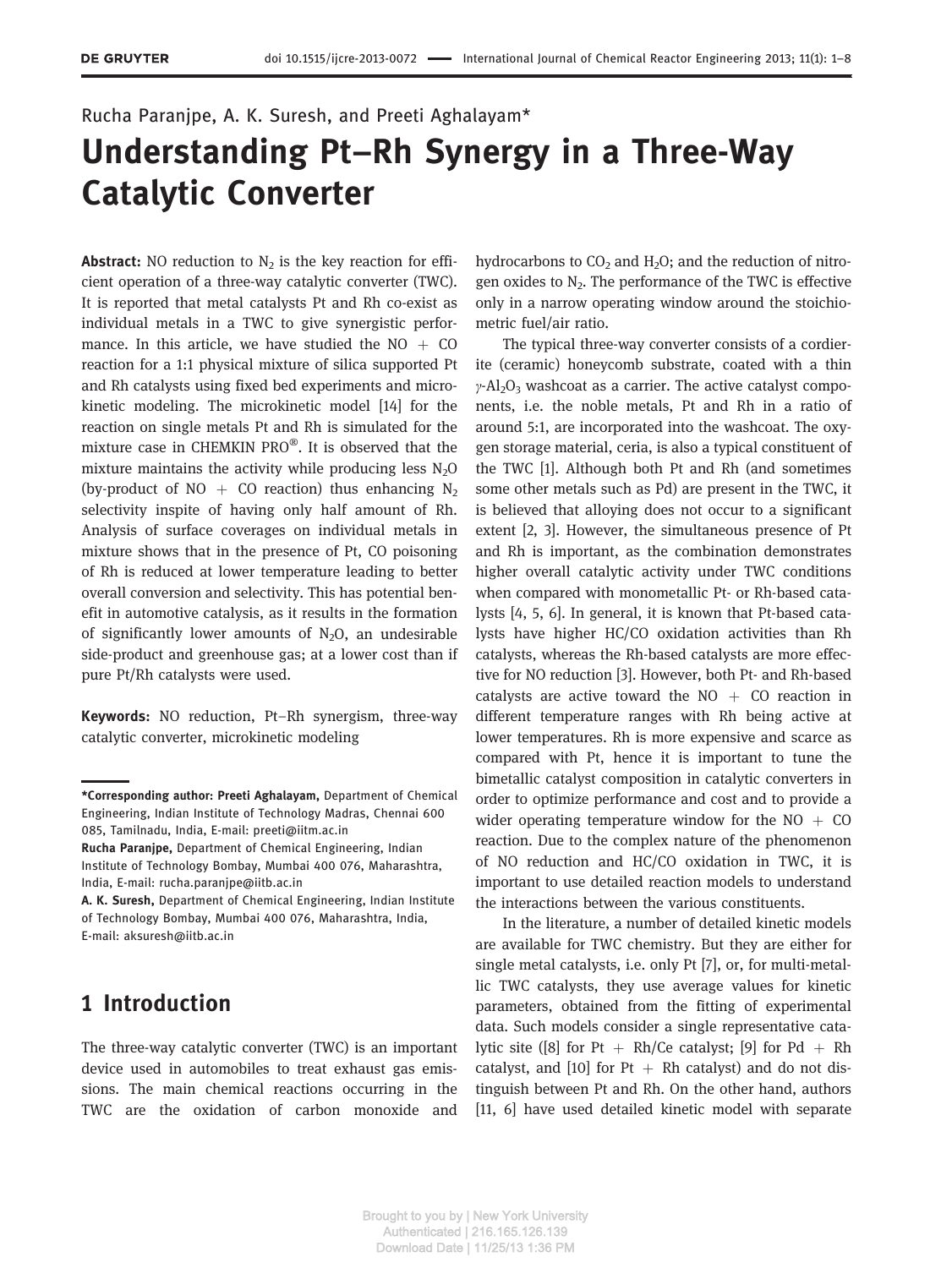kinetic parameters for Pt and Rh, and our assumptions in this article are similar to theirs. However, they do not explicitly analyze their results from the view-point of the potential interactions between the chemistries occurring on Pt and Rh, which is the subject of this article.

In this study, we focus on understanding the synergy between Pt and Rh in the performance of TWC. Synergy for this system is defined as a non-linear (non-additive) effect of increasing activity, selectivity, product yields, and other reaction characteristics upon changing concentrations of the components of the catalytic systems (see previous reference to this phenomenon in literature [12]).

In particular, we study the NO–CO reaction occurring on Pt- and Rh-based catalysts in detail, using a combination of laboratory experiments and microkinetic modeling. Although many such reactions occur simultaneously in the TWC, we focus entirely on this particular reaction as it is likely to be the most critical one in the system and throws up an important issue related to selectivity. CO is a priority pollutant present in the automobile exhaust in comparable amounts, and its reaction with NO takes care of both the pollutants. The importance of this reaction is emphasized in literature [13].

The overall reaction can be written as

$$
2NO + 2CO \rightarrow N_2 + 2CO_2 \tag{1}
$$

This desirable reaction is accompanied by a side reaction forming  $N<sub>2</sub>O$  at low temperatures

$$
2NO + CO \rightarrow N_2O + CO_2 \qquad [2]
$$

Our group [14] has developed a microkinetic model for the NO–CO reaction on Pt- and Rh-based catalysts. This reaction model is validated against experimental data from the literature for each of the pure metals, separately. In this work, the performance of a reactor in which Pt- and Rh-based catalysts are simultaneously present is examined in the context of the NO–CO reaction. Both laboratory-scale experiments and CHEMKIN PRO® based simulations using the validated microkinetic model are used to demonstrate the potential synergies. The results of this article are expected to closely mimic those in a commercial catalytic converter system and be of significant value in optimizing compositions of automotive catalytic converters.

#### 2 Experiments

A fixed bed catalytic reactor setup was used to measure the conversions. The inlet feed mixture consisted of NO and CO at a fixed compositions. The catalysts used were

prepared in-house, as described below. The  $Rh/SiO<sub>2</sub>$  and Pt/SiO<sub>2</sub> catalysts were prepared separately, and for the reactor test on synergistic effects, a physical mixture of equal weights of each catalyst was used.

#### 2.1 Catalyst synthesis

The wet impregnation technique was used for catalyst synthesis [15]. Pt salt, i.e. chloroplatinic acid  $(H_2PtCl_6.6H_2O,$ SRL Pvt. Ltd), was used as the precursor for Pt. The required amount of chloroplatinic acid was dissolved in minimal quantity of deionized water. Then, silica (AEROSIL® 200, Evonik) was added to it. AEROSIL® 200 is a hydrophilic fumed silica (non-porous) with a specific surface area of ~200 m<sup>2</sup>/g. Additional quantity of distilled water was added, so that the mixture could be stirred. The resultant suspension was then stirred for 24 h using a magnetic stirrer. The mixture was then filtered. The filtered catalyst was dried at 110° C for 2 h and then calcined at 550° C for 6 h. The catalyst, thus, prepared was then used for fixed bed reactor experiments. Similarly for Rh/SiO<sub>2</sub>, rhodium trichloride  $(RhCl<sub>3</sub>·3H<sub>2</sub>O, Spectrochem Pvt. Ltd) was used as the precur$ sor; and the rest of the preparation procedure was the same as for Pt.

#### 2.2 Catalyst characterization

The prepared catalysts were characterized for the metal loading (ICP-AES),  $N_2$  chemisorption for support surface area (BET surface area), CO chemisorption for active metal surface area, and HR-TEM for getting the metal crystallite size. This characterization was done in order to ensure that both the catalysts have similar physical characteristics. The details of the characterization methods can be found in [16].

The results of the characterization studies are summarized in Table 1. The important conclusion from here is that both the Pt and the Rh catalysts exhibit very similar properties, as far as the metal loading, surface area, and so on are concerned.

| Table 1 |  | Catalyst characterization results |  |
|---------|--|-----------------------------------|--|
|---------|--|-----------------------------------|--|

| <b>Sample</b>       | <b>BET</b> surface<br>area $(m^2/g)$ | wt% metal (ICP-AES) | <b>Metal crystallite</b><br>size (nm) |
|---------------------|--------------------------------------|---------------------|---------------------------------------|
| Pt/SiO <sub>2</sub> | 201                                  | 0.4                 | $2 - 4$                               |
| Rh/SiO <sub>2</sub> | 195                                  | 0.4                 |                                       |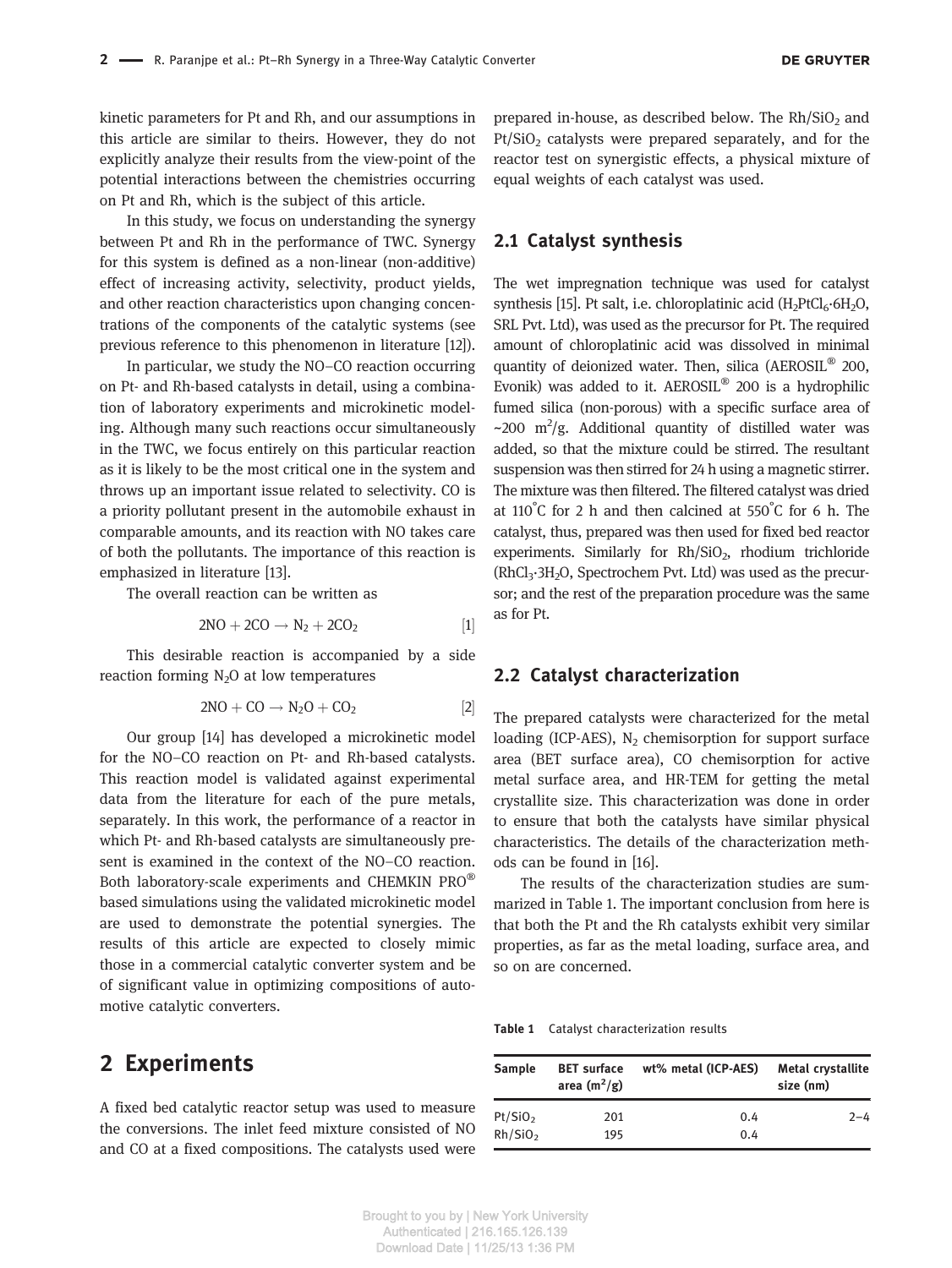#### 2.3 Catalyst activity testing

Fixed bed reactor experiments were conducted on  $SiO<sub>2</sub>$ -supported noble metal catalysts (Pt and Rh) for the reduction of NO by CO. Two hundred milligrams of catalyst was placed in a quartz tube of 0.8-cm diameter, and a fixed composition NO–CO mixture (220 ppm  $NO + 1,800$  ppm CO in  $N_2$ ) was passed through the tube with a volumetric flow rate of 850 cm<sup>3</sup> /min (65,000 h−<sup>1</sup> GHSV). The catalyst bed was heated to 500° C at a rate of 3° C/min and then was cooled to room temperature at the same rate. The concentration of NO and CO at the exit was analyzed by the Kane-May Quintox gas analyzer at different temperatures during the cooling cycle. A similar exercise was repeated for a physical mixture of Rh/  $SiO<sub>2</sub>$  and  $Pt/SiO<sub>2</sub>$  (100 mg of each).

The conversion of NO in the catalyst bed is calculated from the following formula:

$$
\%\textrm{NO, conversion} = \left(\frac{\textrm{NO}_{in} - \textrm{NO}_{out}}{\textrm{NO}_{in}}\right) \times 100 \hspace{1cm} [3]
$$

$$
\%\textrm{N}_2, selectivity = \left(\frac{N_{2,out}}{N_{2,out}+N_2O_{out}}\right)\times 100 \hspace{1cm} [4]
$$

### 3 Mathematical simulations

Detailed mathematical simulations corresponding to the experiments were performed using the perfectly stirred

**Table 2** Microkinetic model for  $NO + CO$  reaction on Pt and Rh

reactor (PSR) module in CHEMKIN PRO®, incorporating the microkinetic model that was earlier developed and validated in the group [14]. The PSR model was also demonstrated to be suitable for the modeling of such experiments in earlier work [14].

The elementary reactions as shown in Table 2 are molecular adsorption of reactants NO and CO, dissociation of adsorbed  $NO<sub>S</sub>$  to  $N<sub>S</sub>$  and  $O<sub>S</sub>$ , recombination of  $N<sub>S</sub>$ to form  $N_2$ , reaction of adsorbed NO and  $N_S$  to form  $N_2O$ , and finally, the reaction of adsorbed CO with  $O<sub>S</sub>$  to form CO<sup>2</sup> . All the reactions are considered as reversible including  $N_2$ ,  $N_2O$ , and  $CO_2$  adsorption. The set of elementary reactions is assumed to remain the same for both the catalysts studied: Pt and Rh with only the activation energies and sticking coefficient values being different on different catalysts. Pre-exponential factors/sticking coefficients and activation energies corresponding to each of the elementary reactions for the different catalysts (Pt and Rh) used in this study are also shown in Table 2.

The reaction rate parameters of this model were obtained from independent sources and not fitted to the experiment. As shown in earlier work [14] in the group, this reaction mechanism is able to predict the experimental data [17] to good accuracy. In our previous article, we have also proposed that slight modifications in a couple of the activation energies can lead to a quantitatively improved match with these experiments. However, we use the original mechanism without the fitted

| <b>Reaction number</b> | <b>Reaction steps</b>                | Pre-exponentials $(s^{-1})/$<br>sticking coefficient | <b>Activation energy</b><br>(kcal/mol) |              |
|------------------------|--------------------------------------|------------------------------------------------------|----------------------------------------|--------------|
|                        |                                      |                                                      | Pt                                     | <b>Rh</b>    |
| 1                      | $NO + S \rightarrow NO_S$            | 0.6(0.67)                                            | $\mathbf 0$                            | 0            |
| 2                      | $NOs \rightarrow NO + S$             | $1 \times 10^{13}$                                   | 26                                     | 26           |
| 3                      | $NOs + S \rightarrow Ns + Os$        | $1\times 10^{11}$                                    | 12.4                                   | 6.7          |
| 4                      | $N_5 + 0_5 \rightarrow NO_5 + S$     | $1\times10^{11}$                                     | 36.5                                   | 47.6         |
| 5                      | $N_5 + N_5 \rightarrow N_2 + 2S$     | $1 \times 10^{11}$                                   | 27                                     | 27           |
| 6                      | $N_2 + 2S \rightarrow N_S + N_S$     | 0.001                                                | $\mathbf{0}$                           | $\mathbf 0$  |
| 7                      | $NOs + Ns \rightarrow N2Os + S$      | $1 \times 10^{11}$                                   | 21.5                                   | 21.5         |
| 8                      | $N_2O_5 + S \rightarrow NO_5 + N_5$  | $1\times10^{11}$                                     | 3.6                                    | 2.1          |
| 9                      | $N_2O_5 \rightarrow N_2O + S$        | $1\times10^{13}$                                     | 5.6                                    | 10           |
| 10                     | $N_2O + S \rightarrow N_2O_S$        | 0.001                                                | $\mathbf 0$                            | 0            |
| 11                     | $CO + S \rightarrow CO_S$            | 0.89(0.67)                                           | $\mathbf 0$                            | $\mathbf{0}$ |
| 12                     | $COs \rightarrow CO + S$             | $1 \times 10^{13}$                                   | 32                                     | 32           |
| 13                     | $CO5 + O5 \rightarrow CO25 + S$      | $1\times10^{11}$                                     | 23.2                                   | 24.4         |
| 14                     | $CO_{25} + S \rightarrow CO_5 + O_5$ | $1 \times 10^{11}$                                   | 18.4                                   | 11.3         |
| 15                     | $CO_{25} \rightarrow CO_2 + S$       | $1 \times 10^{13}$                                   | 3.6                                    | 5.17         |
| 16                     | $CO2 + S \rightarrow CO2S$           | 0.005                                                | $\Omega$                               | $\mathbf{0}$ |

Source: Ref. [14 pp. 5–6].

Notes: S denotes a vacant site; the values in the bracket are sticking coefficient values of respective gases on Rh.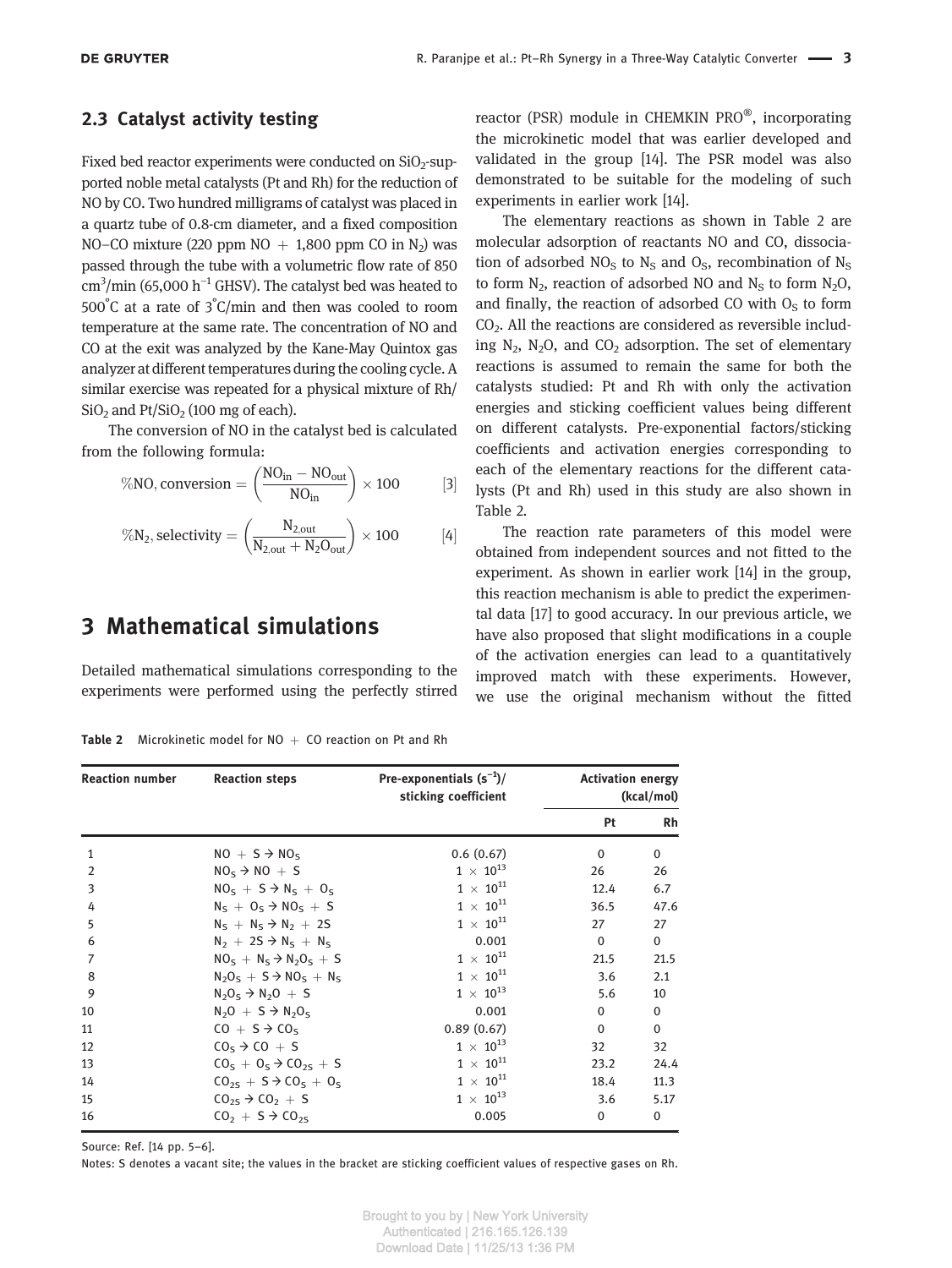

Figure 1 Effect of temperature on outlet gas concentrations for NO– CO reaction on Pt (A) and Rh (B) catalysts. Comparison between model (PSR) results and experimental results (symbols) [17]

parameters, in this work. The prediction of experiments [17] is shown in Figure 1. It will be observed that the outlet concentrations of NO and CO are well captured at all temperatures for both the catalysts.

Moreover, the selectivity to  $N_2O$  at lower temperatures and  $N<sub>2</sub>$  at higher temperatures is also predicted by the model. The  $N_2O$  concentration is expected to be lower in case of Rh catalysts, as compared with Pt; furthermore, Rh is more active at lower temperatures than Pt.

In this study, reactor simulations for the NO–CO reaction, at realistic inlet NO:CO ratios, were performed for Pt and Rh catalysts separately, using the corresponding microkinetic models. Next, the mixture condition was simulated at the same operating conditions by incorporating both the Pt and the Rh kinetic models simultaneously. Here, the assumption is that the Pt and Rh sites are present on separate silica particles, and are non-interacting, maintaining their individual activities. Both the sites are available for the reaction simultaneously. The maximum reaction temperature in these studies is 500° C. It is reasonable to assume that this temperature is not high enough to cause migration of Pt and Rh crystallites from silica particles to form the alloy, and hence both the catalyst sites are separately available for chemisorption and subsequent chemical reaction.

Two important catalyst properties that affect the overall conversion activity are catalyst site density and internal surface area. The site density is a very important parameter and is derived from the lattice constant and crystal structure for both the metals. The value for site density is ~2.07  $\times$  10<sup>-9</sup> mol/cm<sup>2</sup> for monometallic Pt and Rh, and this is used in the simulations as a characteristic value. In case of the active metal surface area, a measured value of  $\sim$ 500 cm<sup>2</sup> was obtained based on our CO chemisorption analysis. However, this value was increased threefold in our simulations in order to obtain better agreement with experimental data on individual catalysts. For the binary mixture, the site density was taken as half this value for each of Pt and Rh, so that it sums up to the original one. Table 3 indicates some of the important parameters used in the CHEMKIN simulations.

Table 3 The various parameters used in the reactor model for Pt and Rh catalysts

| <b>Parameter</b>                         | Value  |  |
|------------------------------------------|--------|--|
| Diameter of the reactor (cm)             | 0.8    |  |
| Length (cm)                              | 1.0    |  |
| Weight of the catalyst (mg)              | 200    |  |
| Volume of reactor $\text{(cm}^3\text{)}$ | 0.8042 |  |
| Flow rate $\text{(cm}^3/\text{min})$     | 850    |  |
| Catalytic surface $(cm2)$                | 1,500  |  |
| NO in feed (ppm)                         | 220    |  |
| CO in feed (ppm)                         | 1,800  |  |

### 4 Results

Figure 2 depicts the NO conversion obtained from experiments (symbols) and the mathematical simulations (in lines) for all the three cases – Pt alone, Rh alone, and a 50:50 physical mixture of Pt and Rh. It is observed that the microkinetic model simulations agree very well with the experimental results. It can be seen that physical mixture of Pt and Rh shows activity similar to that of single metal Rh though the mixture has half the amount of Rh as compared to the pure Rh catalyst.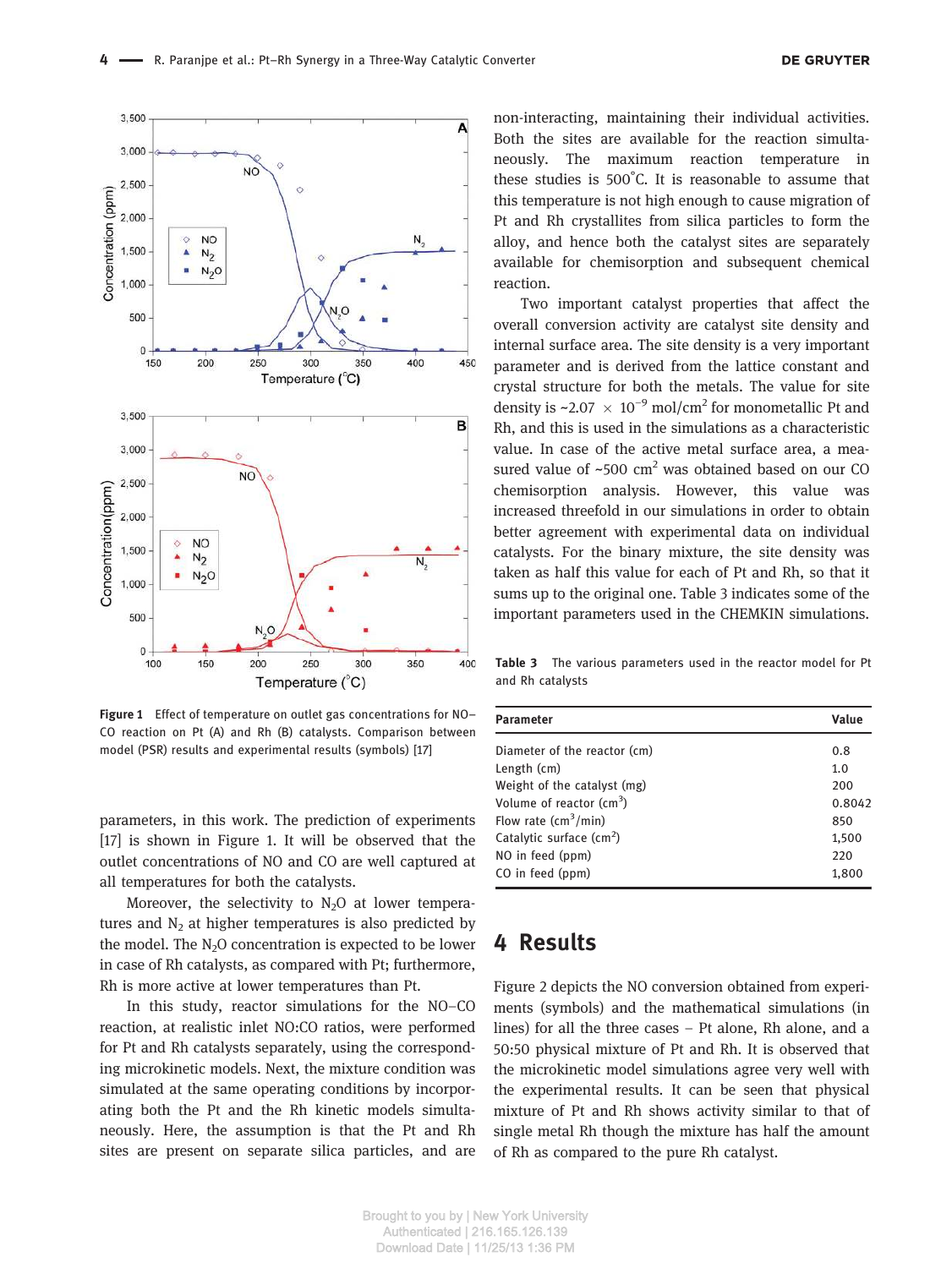

Figure 2 Activity of physical mixture, experimental (symbols) and simulations (lines)

Thus, it is demonstrated that the chosen model and inherent assumptions are acceptable for the purpose of simulating these laboratory-scale reactor experiments. Next, the model is used to make predictions related to the product distribution. In particular, the roles of individual metals in a mixture of Pt and Rh toward providing suitable product selectivity are identified in this study. In Figure 3, the outlet NO conversion is plotted versus reactor temperature for four cases – pure Pt, pure Rh, Pt  $+$ Rh mixture, and finally, the arithmetic average conversion for Pt and Rh. Here, the pure catalyst simulations are performed with site density value of 1.04  $\times$  10<sup>-9</sup> mol/cm<sup>2</sup> unlike in Figure 2, in order to compare situations wherein same amount of Pt and Rh is present.



Figure 3 Mixture behavior compared with additive activity



**Figure 4**  $N_2$  and  $N_2O$  formation for mixture and single metal cases

It is clear that the actual conversion obtained for the mixture is larger than the average, demonstrating the synergy in this system. Figure 4 shows the predicted concentrations of  $N_2$  and  $N_2O$  as a function of reactor temperatures, for the same inlet conditions as mentioned above. It is seen clearly that of the three cases considered – Pt alone, Rh alone, and a 50:50 mixture of Pt and Rh catalysts, the product distribution in case of the mixture is very similar to that in the case when Rh alone is used as a catalyst. In other words, the addition of Rh to the Pt has resulted in improving the reactor performance in terms of selectivity to the desired product  $(N_2)$ , significantly; in addition to providing reactant conversion at much lower temperatures. The mixture catalyst is overall cheaper than the pure Rh, thus we are able to obtain good conversions and selectivities at a much lower cost due to the mixing. In the next section, we examine the reasons behind this synergistic behavior.

## 5 Discussion and analysis of results

The dominant surface species (most abundant reactive intermediates, MARIs) based on the CHEMKIN simulations are  $CO<sub>S</sub>$ , NO<sub>S</sub>, and N<sub>S</sub> for these conditions. These are plotted in Figure 5 for the various cases. Here, surface coverages labeled Pt in mixture and Rh in mixture represent the species coverages on Pt and Rh sites, for the mixture. The ones labeled Pt and Rh are for the single catalyst cases.

These results throw up many interesting facts: as far as the coverages of  $CO<sub>S</sub>$  and  $N<sub>S</sub>$  are concerned, the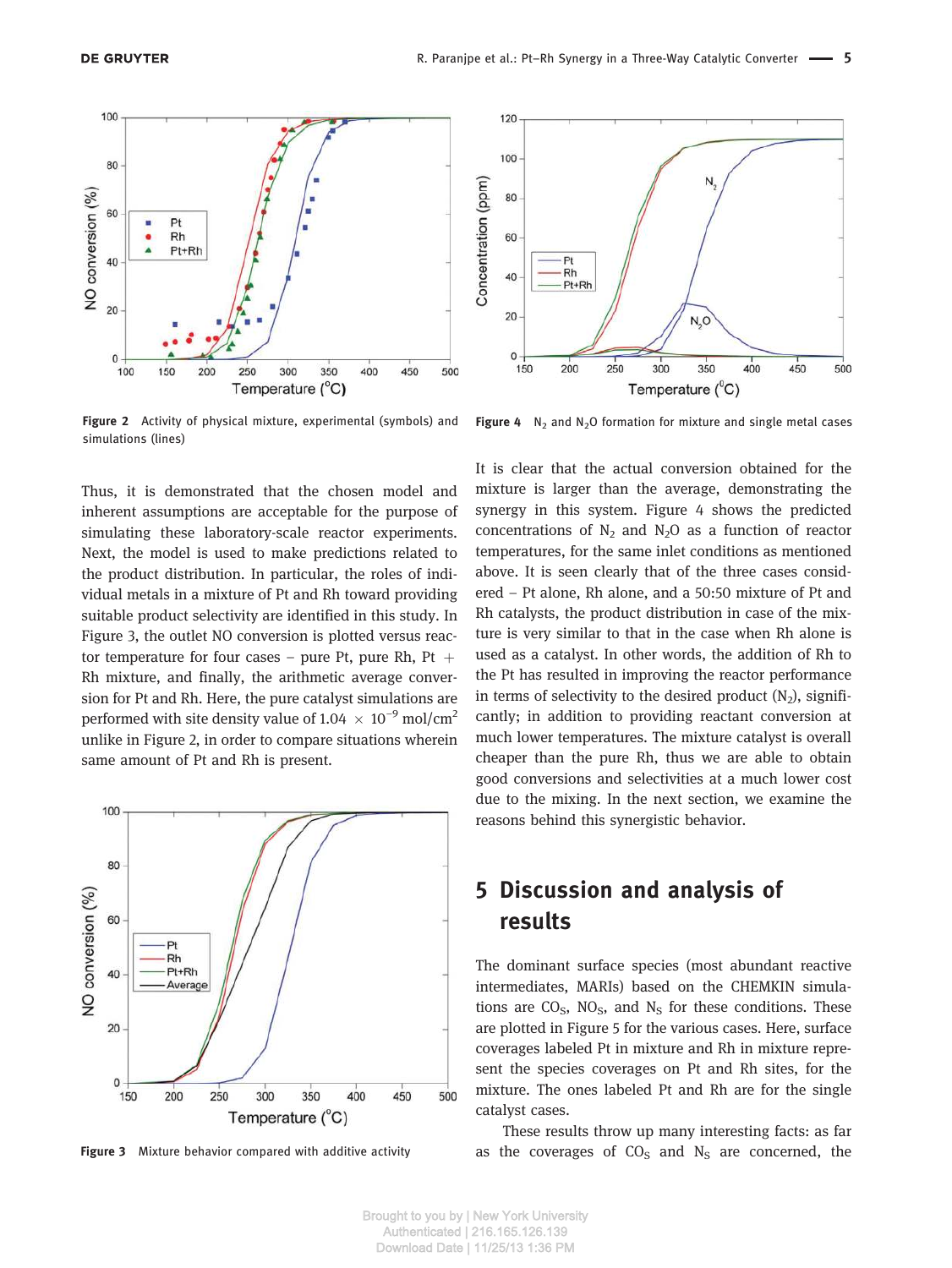

Figure 5 Fractional surface coverages of MARIs

individual catalysts more or less retain their original behavior in the mixture. In particular, CO tends to adsorb more strongly on Pt than Rh (due to a higher sticking coefficient);  $N_S$  concentrations are routinely higher on Rh (due to the higher rate of dissociation of  $NO<sub>S</sub>$ ). Rh catalysts have demonstrated lower tendency for  $N_2O$  formation as compared to Pt, because Rh catalysts favor the adsorption and subsequent dissociation of NO.

Figure 5B demonstrates that as far as  $NO<sub>s</sub>$  concentrations are concerned, there is evidently large difference in behavior of Pt sites in the mixture versus the sites in pure Pt catalysts. The  $NO<sub>S</sub>$  concentration on Pt sites in the mixture is in fact, closer to the behavior of Rh catalysts. Clearly, this is the reason why the mixture exhibits behavior close to pure Rh catalysts despite the presence of a significant amount of Pt in it.



Figure 6 Vacant site fraction on metal catalysts

Figure 6 is a plot of the vacant site fraction on the Rh and Pt components in both cases. It is observed that the mixture routinely has more free Rh and Pt sites available than the pure catalysts. Vacant catalyst sites might be an important rate determining entity. Authors [18] studied the NO + CO reaction on Pt/SiO<sub>2</sub> at atmospheric pressure using a pulse technique. They found that the reaction is limited by the availability of reduced Pt dissociation sites. This is likely to be the case in our simulations as well – due to the differences in adsorption capability of CO and NO on Rh and Pt sites, several advantageous situations arise, leading to better conversion, and for this system, better selectivity as well: As Pt tends to adsorb CO better, the "poisoning" of the Rh catalyst by CO at low temperatures is reduced; allowing for NO adsorption and subsequent reaction on Rh. Due to the NO dissociation occurring at higher rates, the rate of the  $NO<sub>S</sub> + N<sub>S</sub>$  recombination reaction, leading to  $N_2O$ , is reduced, yielding better selectivity to  $N_2$ . Thus, the overall behavior of the mixture catalyst is better than that of the individual catalysts, with the added attraction of lower costs.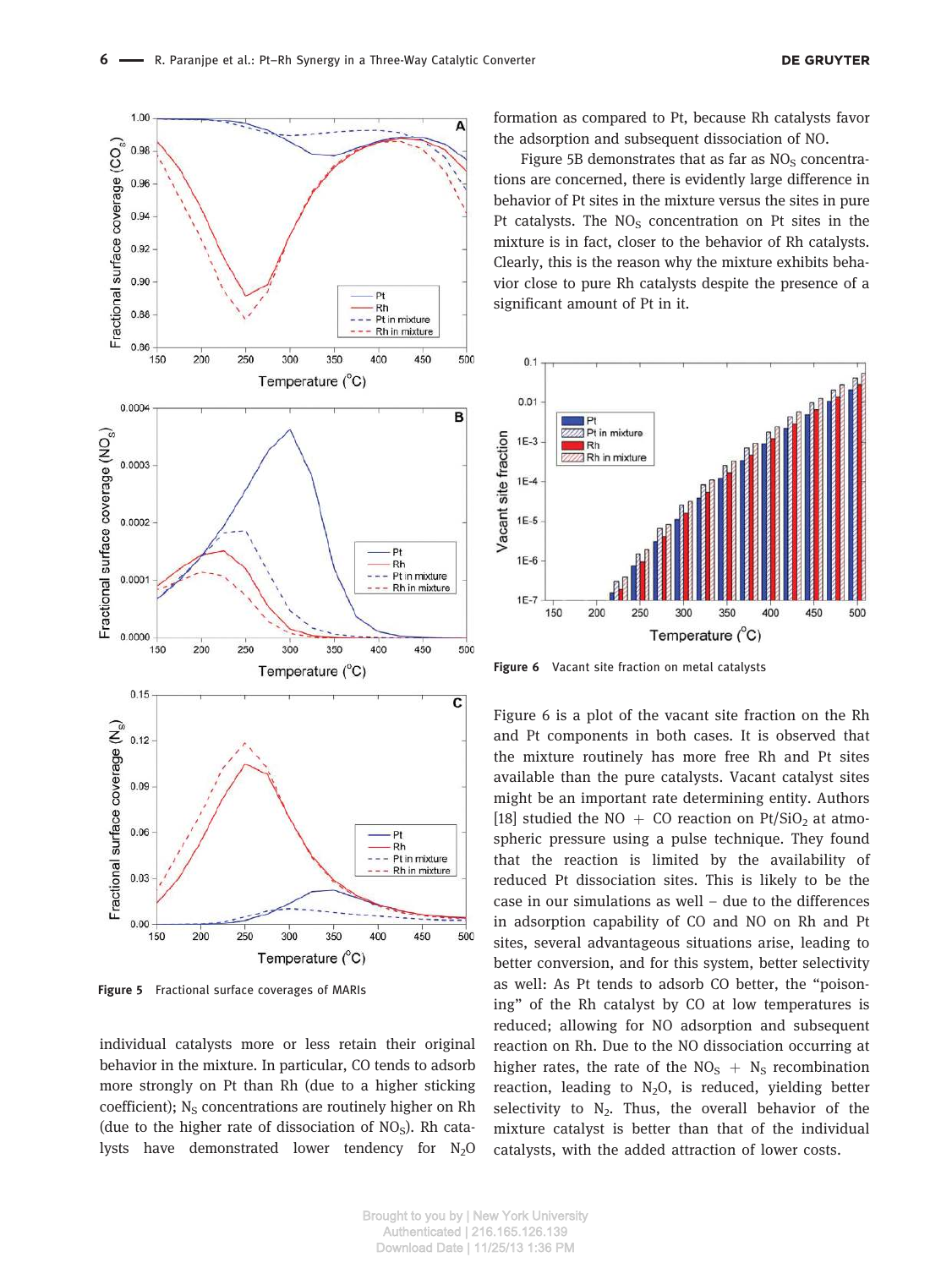For a given catalyst, the dissociation rate can be increased by either reducing the activation energy orincreasing the vacant site fraction and that is done by simultaneous presence of Pt which preferentially adsorbs CO leaving more number of vacant sites on Rh for NO to dissociate.

Simulations were also performed for the same input conditions but for different Pt:Rh mixtures. Figure 7A shows overall activity toward the  $NO + CO$  reaction. Figure 7B shows the  $N<sub>2</sub>$  selectivity trend with increasing Rh



Figure 7 Physical mixture activity and selectivity for various Pt:Rh ratios

### References

- 1. Burch R. Knowledge and know-how in emission control for mobile applications. Catalysis Rev Sci Eng 2004;46:271–333.
- 2. Kummer JT. Use of noble metals in automobile exhaust catalysts. J Phys Chem 1986;90:4747–52.

Table 4 Effect of Rh addition to NO reduction activity of Pt at 300°C

| % Rh in mixture with Pt NO conversion $(\%)$ N <sub>2</sub> selectivity $(\%)$ |      |      |
|--------------------------------------------------------------------------------|------|------|
| 0                                                                              | 34.9 | 41.4 |
| 10                                                                             | 67.2 | 86.7 |
| 17                                                                             | 75.6 | 92.0 |
| 50                                                                             | 89.6 | 97.8 |
| 100                                                                            | 94.4 | 99.1 |

site density in the Pt  $+$  Rh mixture. The synergistic effect of Pt addition to Rh is observed in terms of enhanced  $N_2$ selectivity. For Pt, addition of Rh enhances both NO conversion and  $N_2$  selectivity significantly as shown in Table 4. The results in Table 4 demonstrate that even a small percentage of Rh will have significant impact in terms of both conversion and selectivity of the TWC.

The composition of a typical TWC catalyst is Pt and Rh in a ratio of around 5:1. This ratio corresponds to 17% of Rh in the Pt  $+$  Rh mixture. From Figure 7A, it can be seen that the line for 17% Rh represents the average conversion for monometallic Pt and Rh.

#### 6 Conclusions

In this article, the effect of the simultaneous presence of Pt and Rh metals in automotive catalytic converters is examined using a well-characterized situation of laboratory-scale experiments for the NO–CO reaction. It is shown using both packed bed reactor experiments and microkinetic simulations that the Pt–Rh mixtures demonstrate several attractive behaviors. This has potential benefit in automotive catalysis, as it results in the formation of significantly lower amounts of  $N_2O$ , an undesirable side-product and greenhouse gas; at a lower cost than if pure Pt/Rh catalysts were used. The microkinetic model simulations also illustrate the details of the surface phenomena that lead to this synergistic effect. In addition to the NO–CO interaction, several other important reactions occur in a TWC. Currently, efforts are on in the group to extend this analysis to other systems as well.

- 3. Hu Z. A Pt–Rh synergism in pt/rh three-way catalysts. Chem Commun 1996;7:879–80.
- 4. Schlatter JC, Taylor KC. Platinum and palladium addition to supported rhodium. J Catalysis 1977;49:42–50.